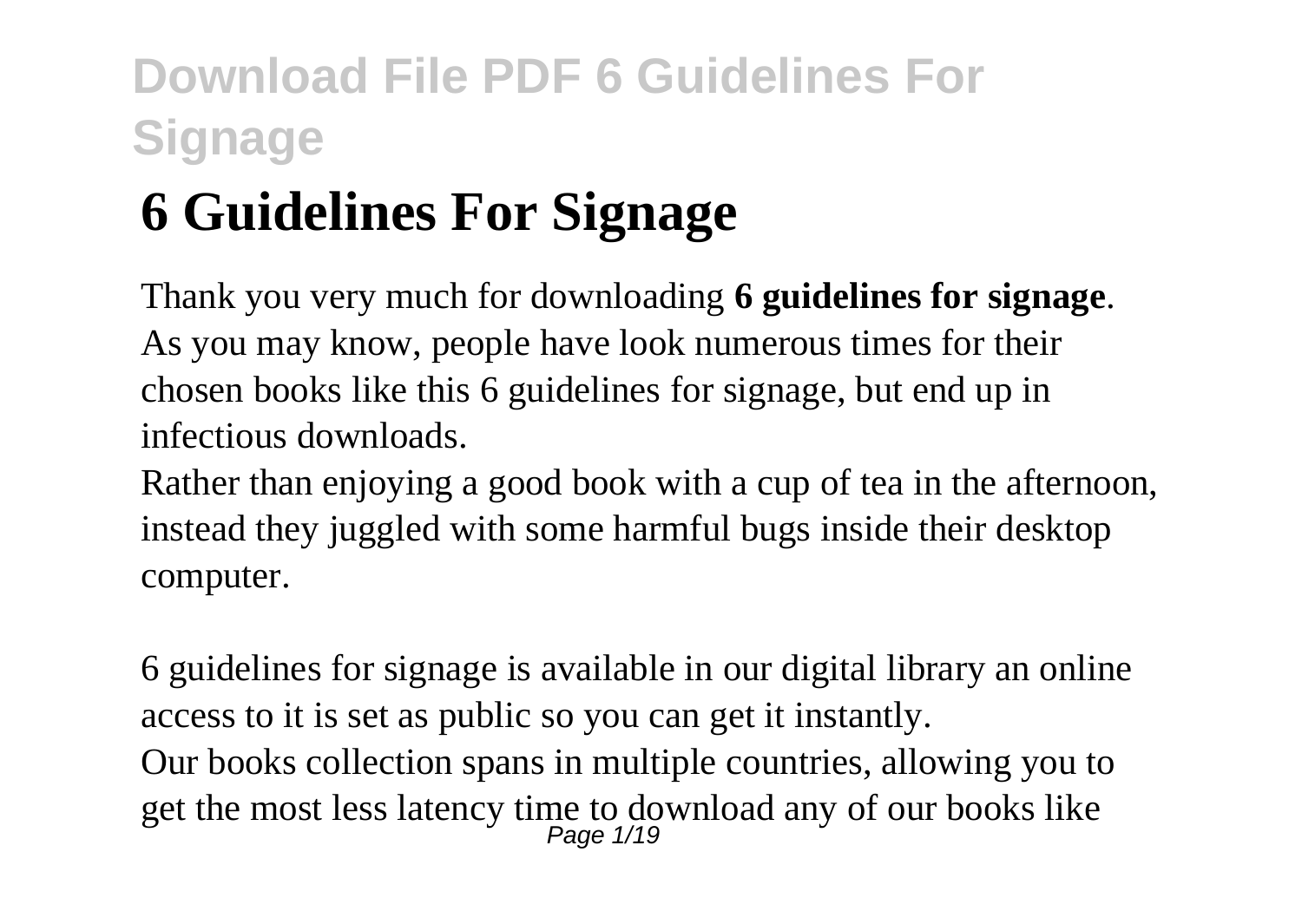this one.

Merely said, the 6 guidelines for signage is universally compatible with any devices to read

How To Do Lettering on Wedding Signage- LIVE with Jesi Machete How To Choose Fonts Ep. 50 | ADA Guidelines for Digital Signage **6 Reasons Why Signage Is Essential for Your Business - Sign Central** How to design signs: the non-designer's guide **Signage book.... LEARN TRAFFIC SIGNS | ROAD SIGNS WITH MEANINGS FOR KIDS AND ALL nds signage** \u0026 branding Book Review: Digital Signage by Jimmy **Schaeffler** 

Top 6 Design Tips for Digital SignageSignature Book™ SI-58: Multi-Display Signage Solution with AMD Eyefinity 6 Technology Top 6 Page 2/19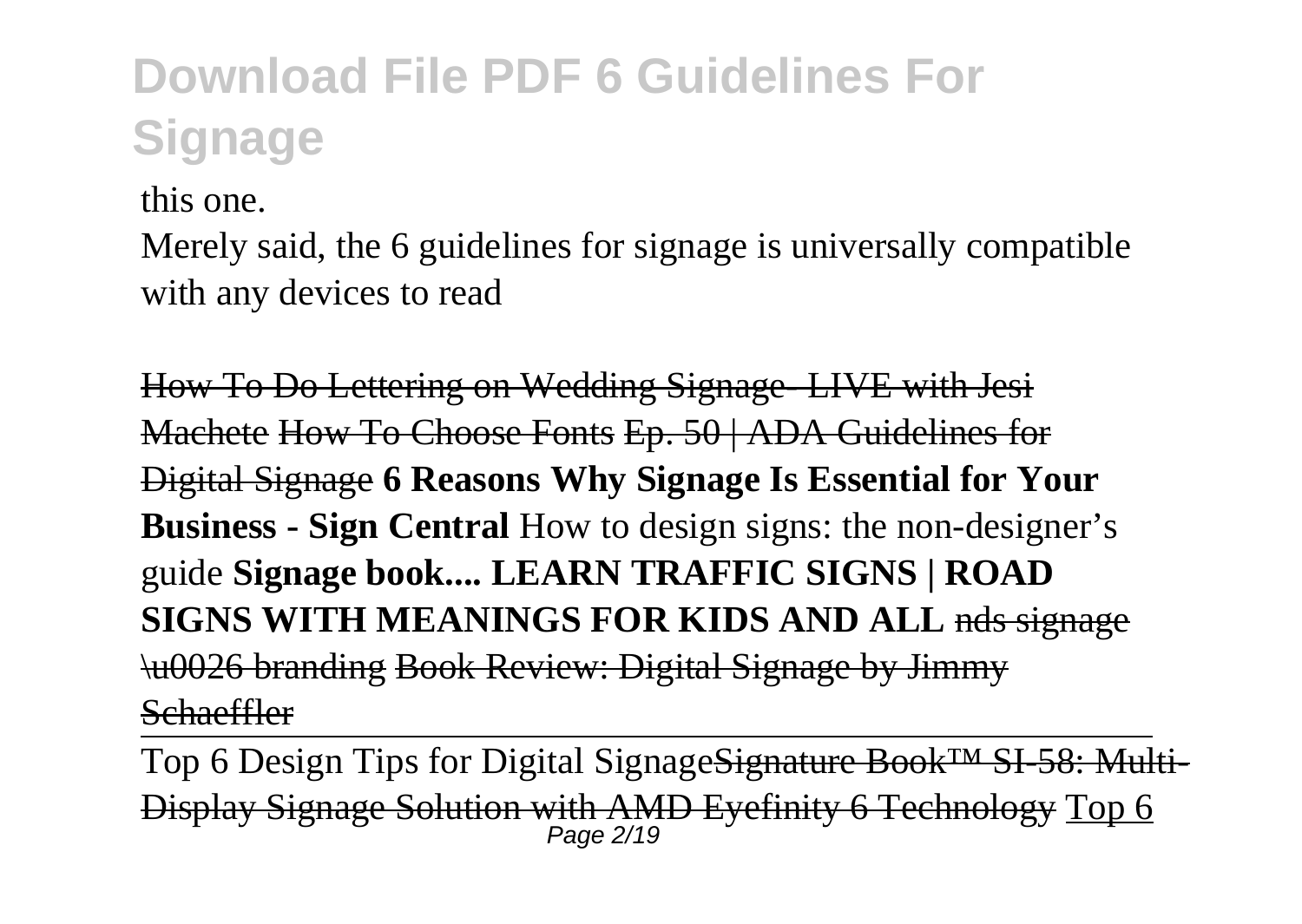Mistakes When Buying Digital Signage *How to Teach Yourself Graphic Design - My Top Tips For Beginners 10 Rules For Designing Digital Signage What is Digital Signage? An Introduction to Digital Signage* The Basic Rules of Basketball | Basketball *Simple Tips to IMPROVE your Design Digital Signage Expo 2016 Learn the Most Common Design Mistakes by Non Designers* Redesigning your submitted logos! YGR 15 **Design 101, Episode 01: Introduction and Basics** *My (First) Design Portfolio* Top 6 Astrology Books for BeginnersGreat Books: Symbols and Signs *Road rules: roundabouts* \"Unleashing the Power of Digital Signage\" Book Trailer -Keith Kelsen Kim Brooks Signs Books at her Book Launch Pt 6 of 6 *6 Books That Completely Changed My Life 6. Perceptible Information Ask An Aquarius: 6 Book Recommendations Specifically For Aquarius!!!* 6 Guidelines For Page 3/19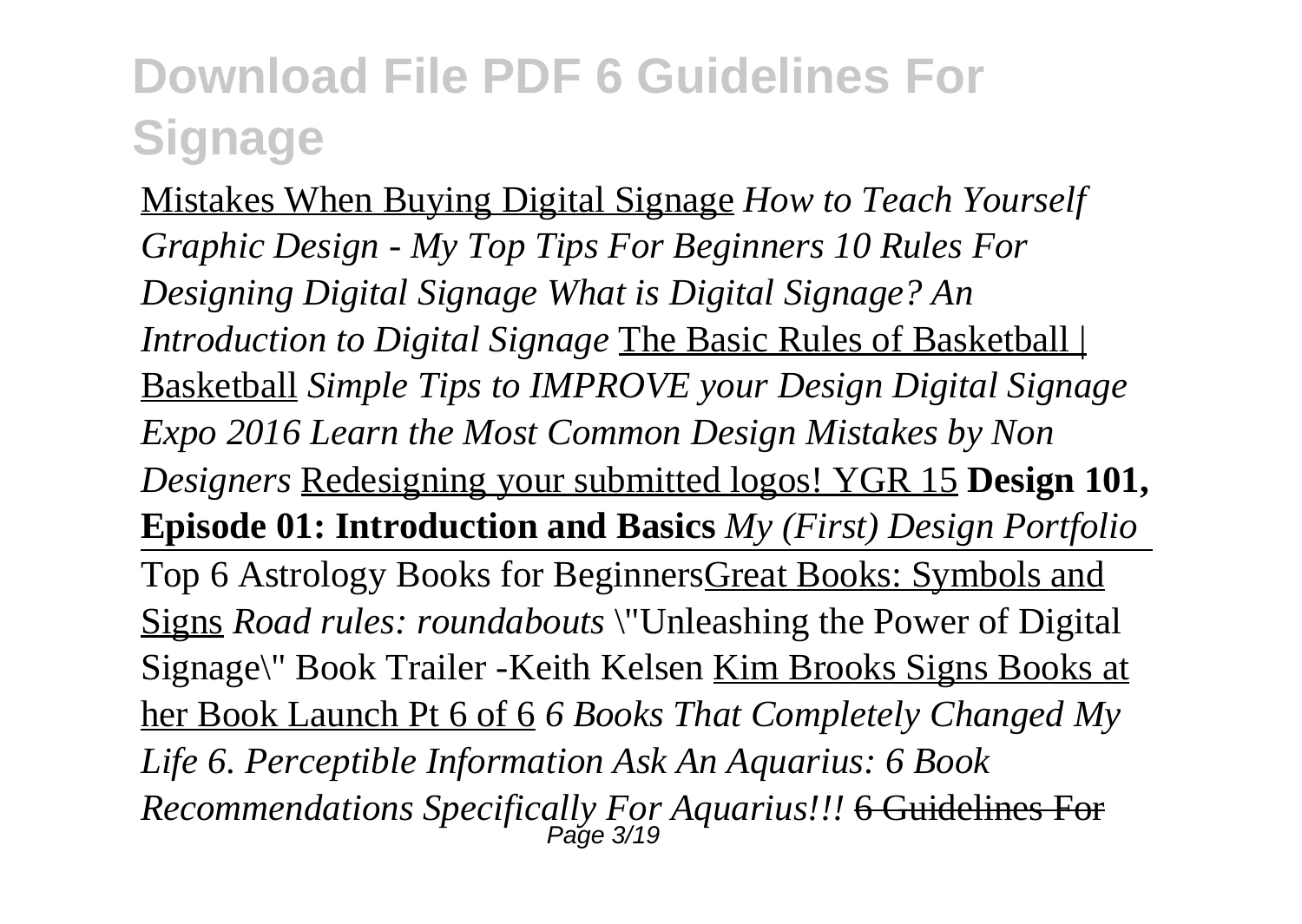### **Signage**

5. Guidelines or Site Elements 6. Guidelines for Signage 7. A A ' 8. Glossary The Historic Design Guidelines as a whole are intended to work congruently with other sections, divisions and articles of the UDC but have been separated into individual sections for ease of use.

### 6. Guidelines for Signage - San Antonio Title: 6 Guidelines For Signage Author: dakwerkenscherps.be-2020-12-11T00:00:00+00:01 Subject: 6 Guidelines For Signage Keywords: 6, guidelines, for, signage

6 Guidelines For Signage - dakwerkenscherps.be 6.1 Plan signage on a building and site carefully to achieve historic  $P$ age  $4/10$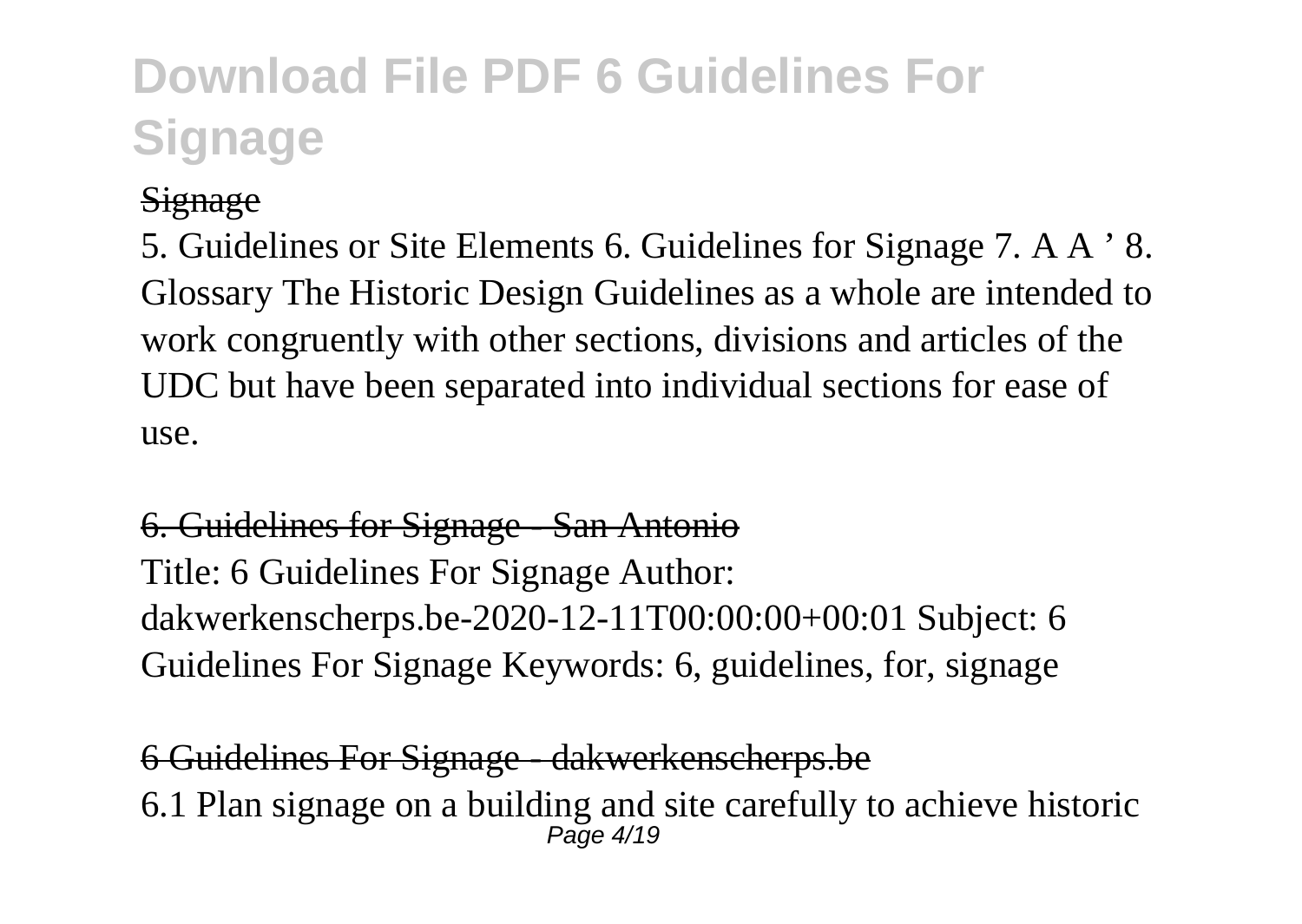compatibility. a. Plan thoughtfully to ensure that design, size, placement and graphic format of signs are integrated and compatible with the building and site. b. Coordinate signage size, location and placement on a building to correlate

#### 6. GUIDELINES FOR SIGNS - Denver

86 Chapter 6: Sign Design Guidelines • Marquee/canopy sign… a sign that is attached to the vertical face or the soffit of a marquee or canopy. • Monument sign… a sign that is displayed directly on the ground or on a base which is the same width as the sign. • Mural…

Chapter Six: Sign Design Guidelines - Bixby Knolls A 20-30 point font can be seen from 7 feet away, whereas an 100-point font can be seen from 26 feet away. 6. Choose contrasting Page 5/19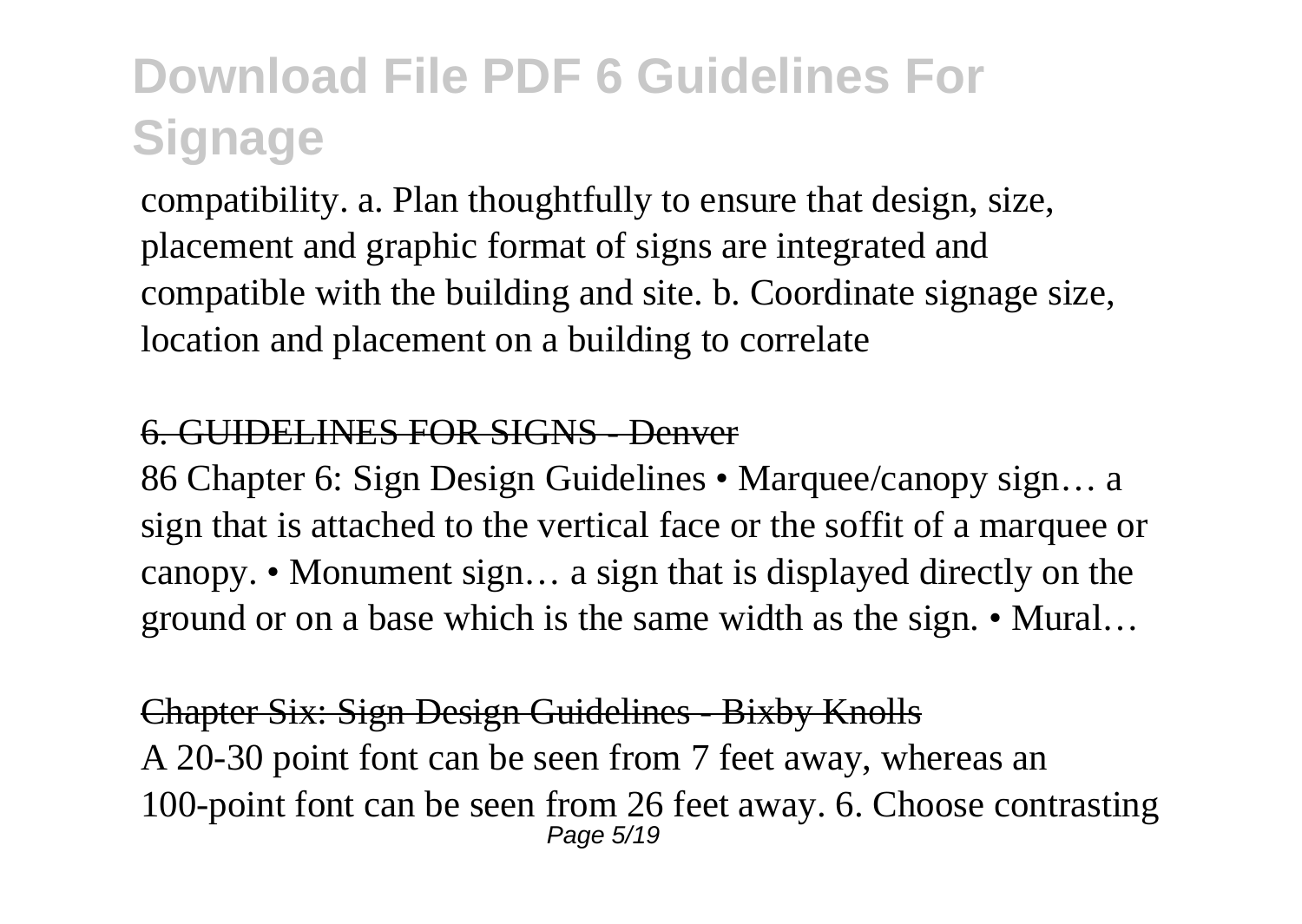colors. Using contrasting color palettes—light text on dark backgrounds and dark text on light—is even more key in digital signage design, when the audience is some distance from the screen.

10 Rules for Designing Digital Signage Content - ScreenCloud hard-to-read styles. For tactile signs, all text must be UPPERCASE. For visual only signs, such as directories, directional signs or overhead signs, you can use lowercase letters. 6 inch high area with nothing in it except the pictogram. A few fonts that meet ADA guidelines:

#### Quick reference guide to ADA signage

The general rule of thumb is that you should use a light colored background with a dark letter, and vice versa. A dark background Page 6/19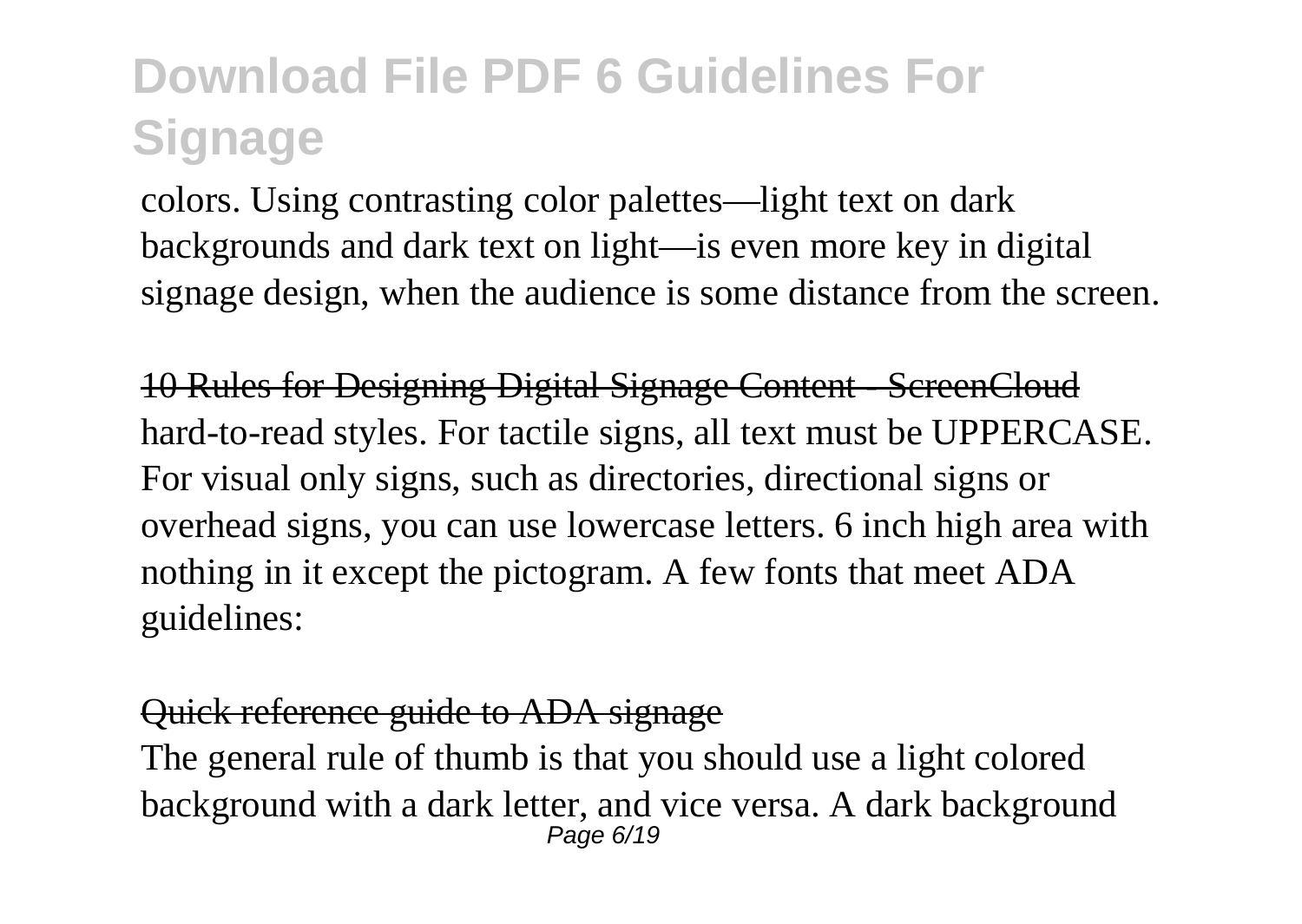with dark letters is not ideal for visibility purposes. This is especially true for storefront signage such as vinyl lettering and window decals that may be placed on tinted windows.

Signage 101 - Letter Height Visibility | Signs.com Blog Here are five ways to meet OSHA requirements for safety signage. 1) Understand ANSI and OSHA Requirements for Signage. 29 CFR 1910.145, OSHA's guideline for signs and tags that identify hazards, outlines design requirements and specifies when safety signs must be used. These design elements are expanded upon in the ANSI Z535 standard, which ...

5 Ways to Meet OSHA Requirements for Safety Signage ... DESIGN: SIGN STANDARDS . UFC 3-120-01 1 March 2014 Page 7/19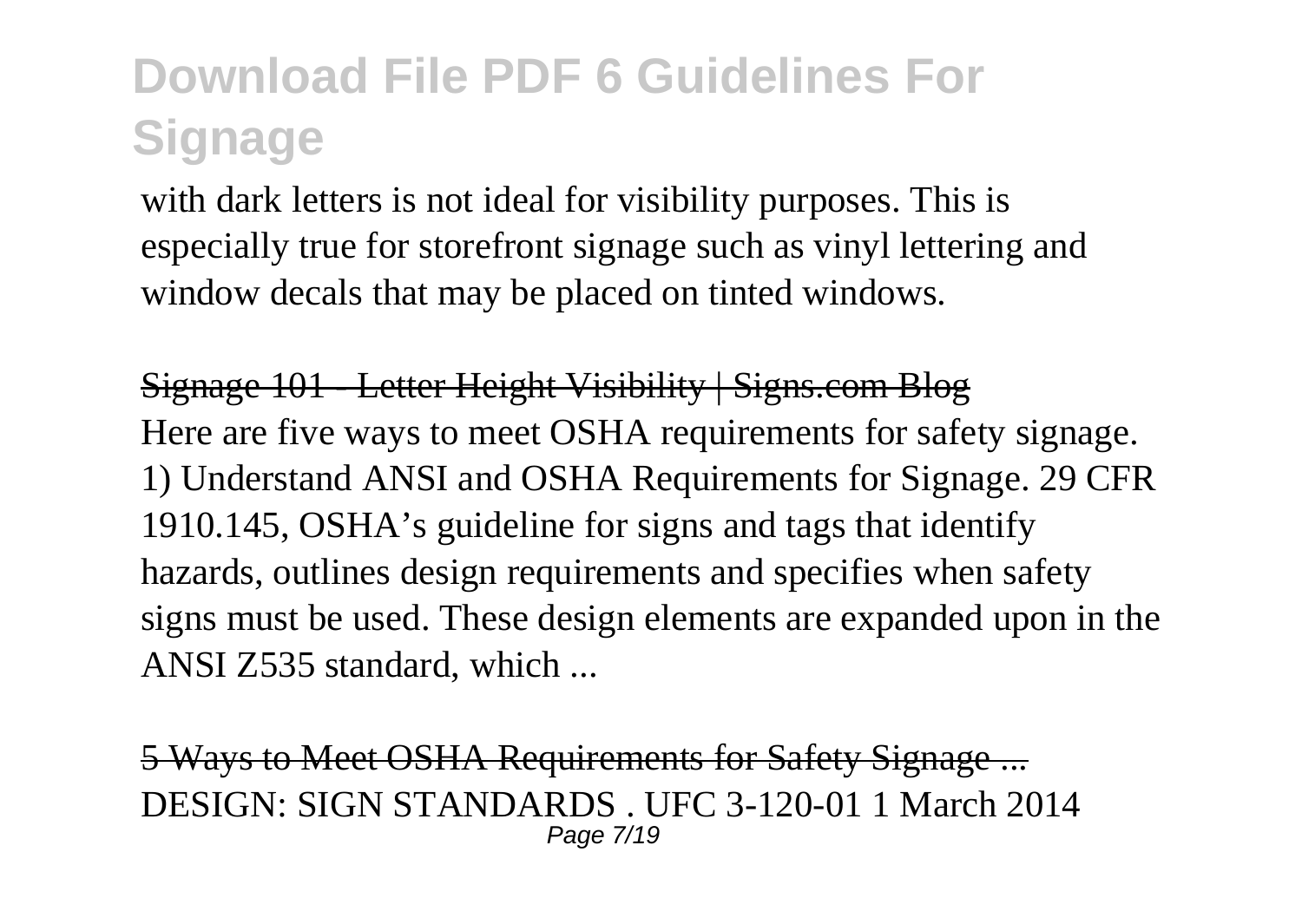Change 3, 12 December 2017 . UNIFIED FACILITIES CRITERIA (UFC) DESIGN: SIGN STANDARDS . Any copyrighted material included in this UFC is identified at its point of use. Use of the copyrighted material apart from this UFC must have the permission of the

### UNIFIED FACILITIES CRITERIA (UFC) DESIGN: SIGN STANDARDS

The USTA recognizes that the coronavirus continues to affect the country in different ways and that it is possible for people to return to playing tennis indoors and outdoors under a number of different state and local requirements and guidelines. The USTA has created a "Playing Tennis Safely" document for players, in conjunction with its Medical Advisory Group and its Industry partners. Page 8/19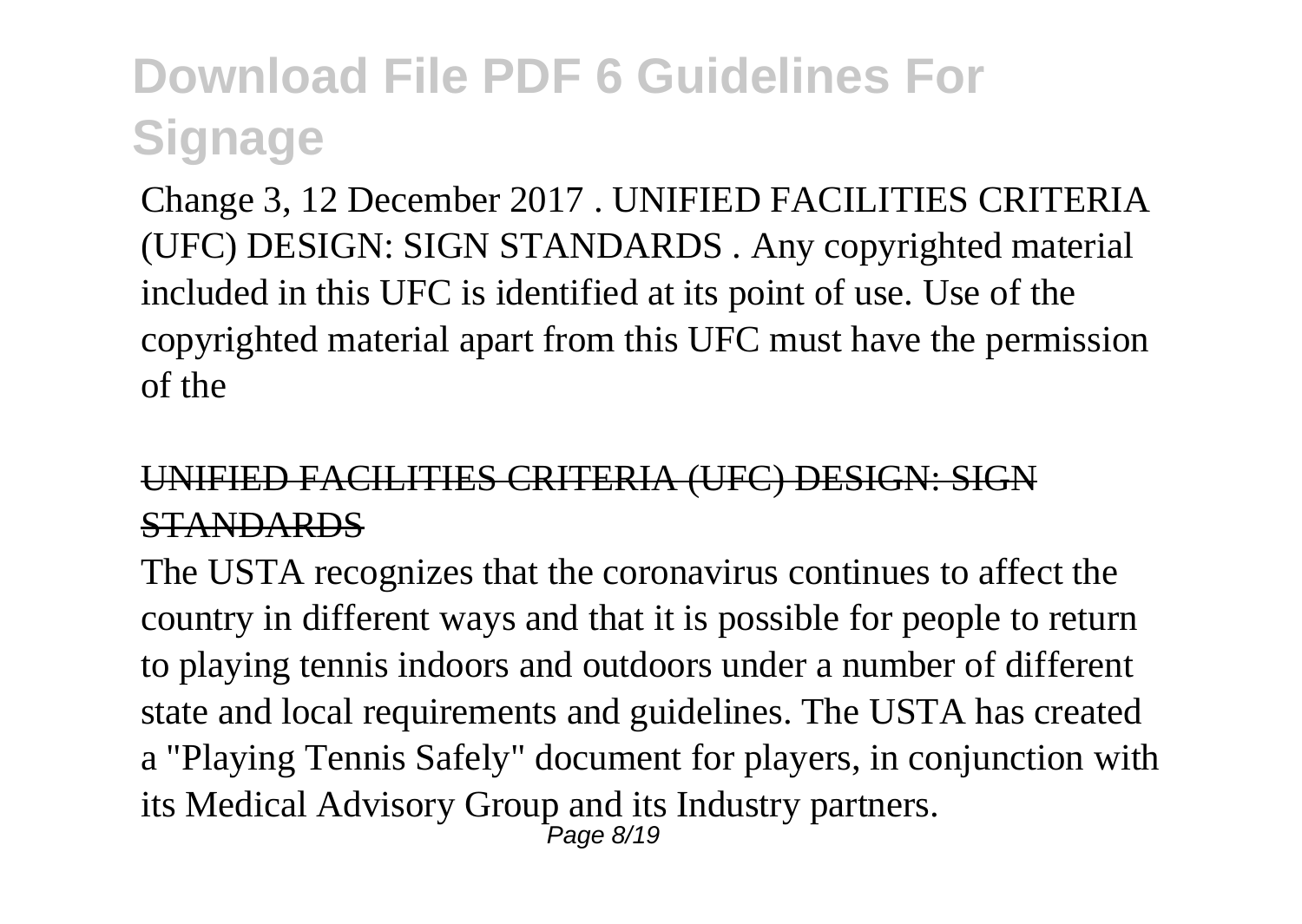#### Tennis Safety COVID-19 | USTA

Health Facility Guidelines Part C: Version 4 2015 Page 24 4 Signage Signage and wayfinding are important in a hospital precinct to direct patients staff and visitors to areas and to prevent access to restricted areas. Signage and wayfinding systems should comply with local authority Guidelines where they are provided and applicable.

#### 4 Signage - Health Facility Guidelines

Provide physical guides, such as tape on floors or sidewalks and signs on walls, to ensure that individuals remain at least 6 feet apart when waiting in line to order or pick up. If a cafeteria or group dining room is used, serve individually plated meals or grab-and-go Page 9/19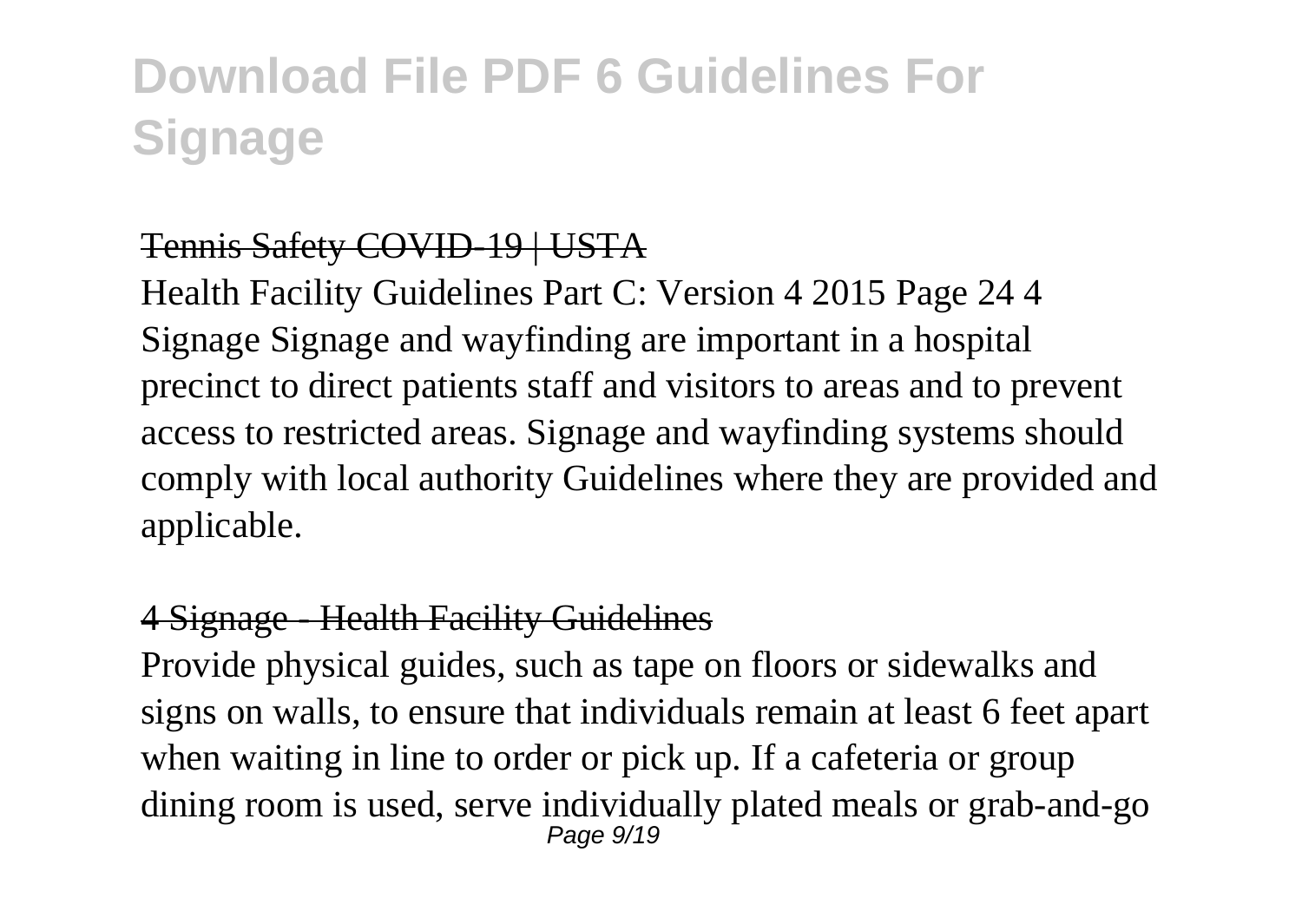options, and hold activities in separate areas.

#### Considerations for Events and Gatherings | CDC

The Exterior Signage Guidelines were approved by the Chancellor in August 2003. The Task Force developed the guidelines at a general level. This gives planners a framework within which to design. The guidelines cannot, however, anticipate every situation; signage placement and details will need to be determined by an experienced eye, and there ...

#### Exterior Signage Guidelines - Facilities Services

If you want to operate a successful retail business that attracts customers and drives sales, then you need to get noticed, and that usually starts with signage. Quality signage is an easy and effective Page 10/19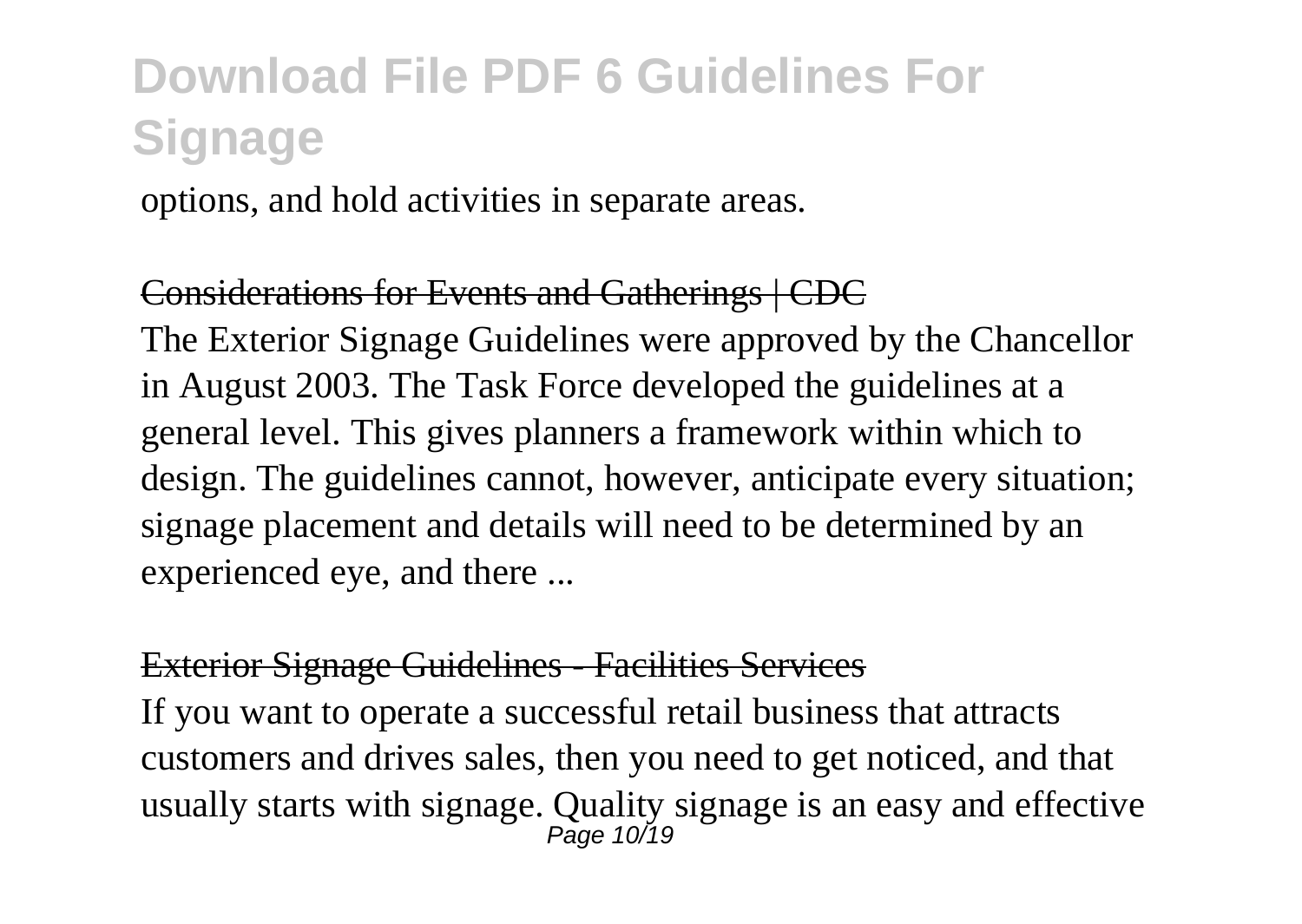way to drive foot traffic and communicate with your customers when designing your store. However, if done incorrectly, signage can cause overstimulation and even confusion. Signage in your ...

5 Types of Signage No Retailer Can Afford to Ignore ... Links with this icon indicate that you are leaving the CDC website.. The Centers for Disease Control and Prevention (CDC) cannot attest to the accuracy of a non-federal website. Linking to a nonfederal website does not constitute an endorsement by CDC or any of its employees of the sponsors or the information and products presented on the website.

#### Communication Resources | CDC

Sometimes the best way to learn is by following the footsteps of Page 11/19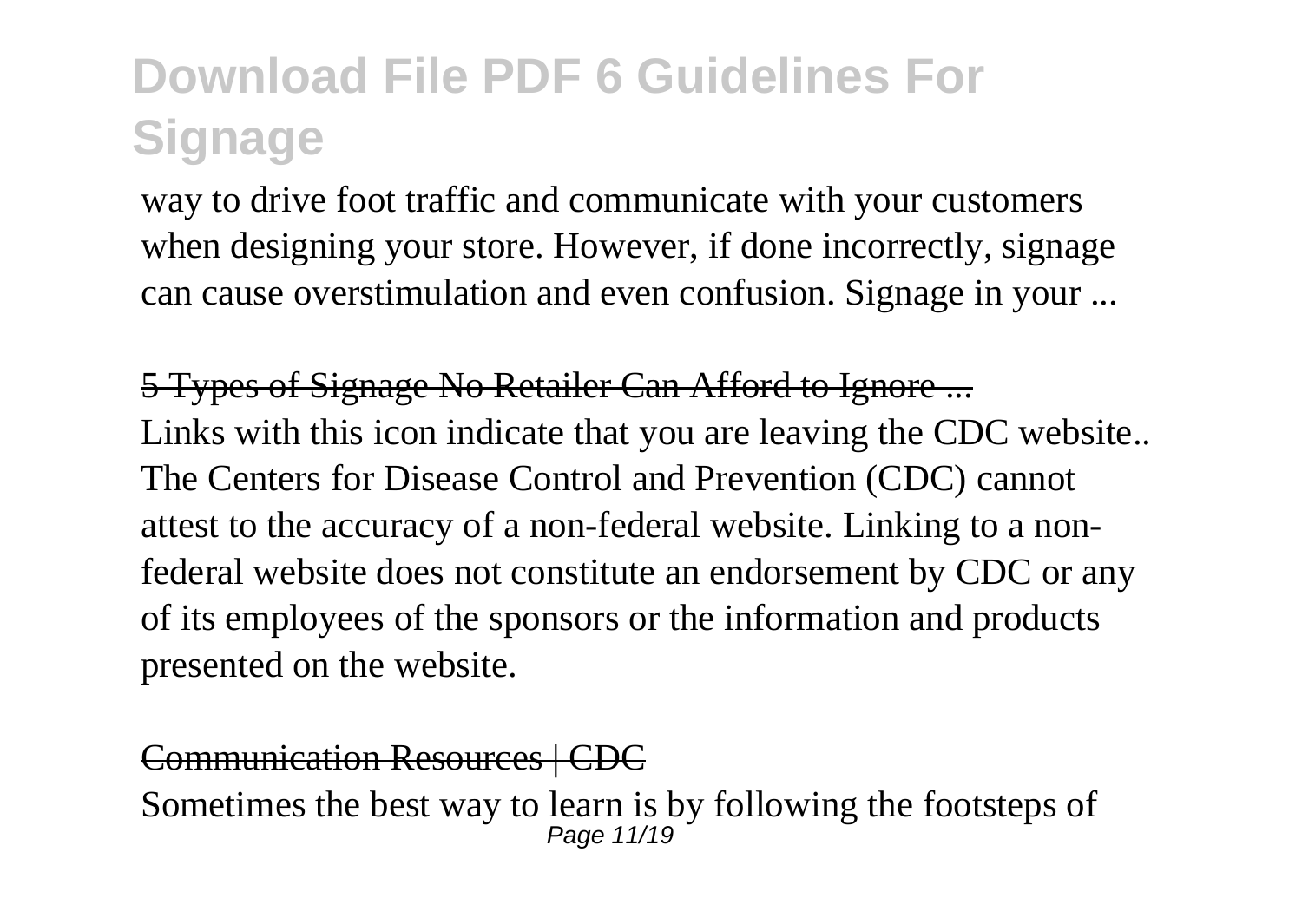others. And sometimes it is by the guidance of experts. ISA and the Sign Research Foundation have a number of publications and resources to guide planners and local officials when dealing with sign ordinance issues in your communities. Download these free resources by clicking on the report covers below.

Sign Code Best Practices - International Sign Association Social-Distancing Signage — By now, we all know that avoiding close contact with other people can help stop the spread of COVID-19, and that 6 feet is the recommended distance as we shop, work, and interact with each other.

COVID-19 & Coronavirus Signage for Businesses | Signs.com 20 Innovative Signage Ideas To Grab Attention To Your Small **Page 12/10**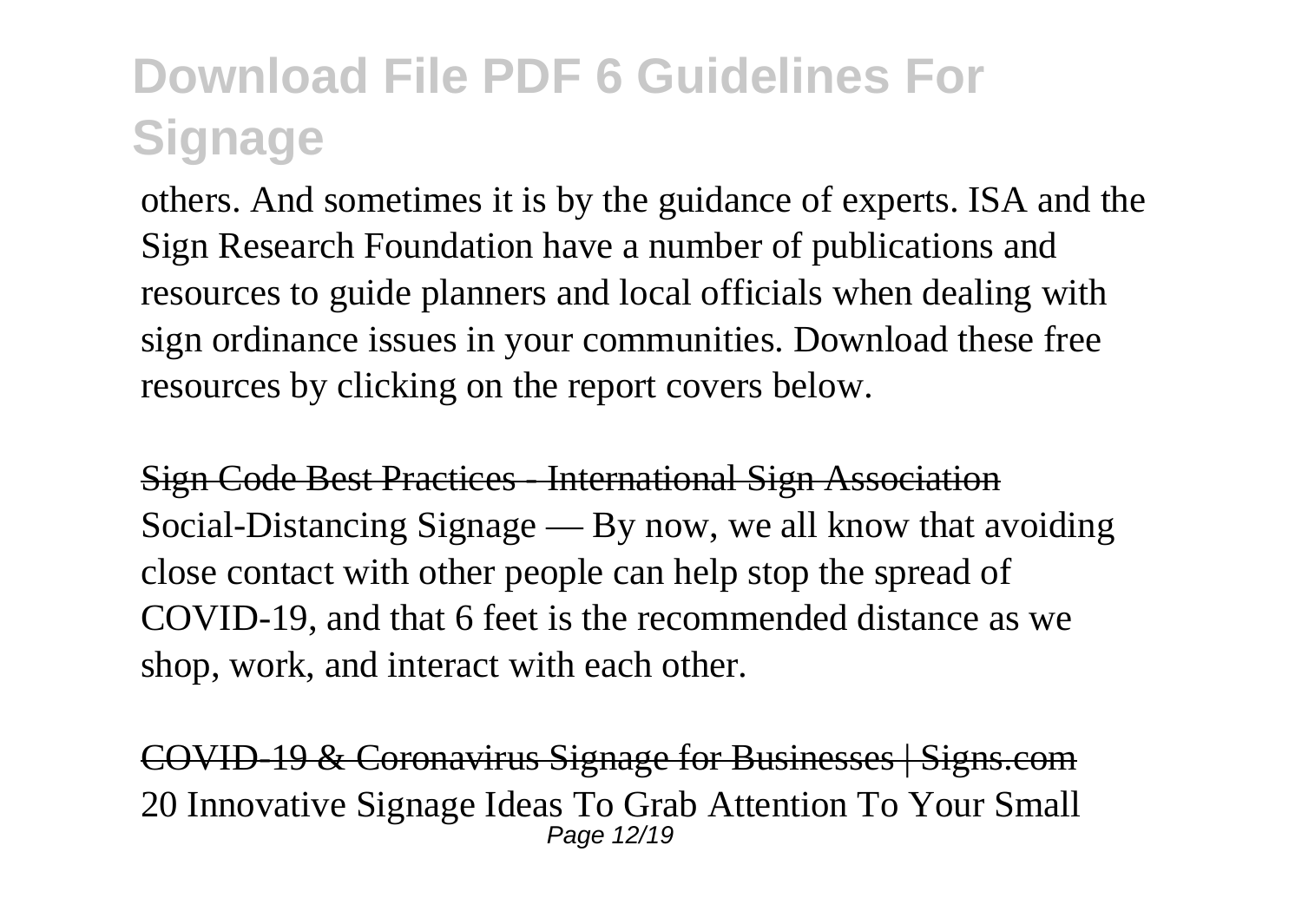Business. Starting up a new business and expanding it into broader dimensions, requires a perfect Branding and Marketing strategy.. With  $\Box$ 

20 Innovative Signage Ideas for Small Businesses | by ... Highway, road, street, bridge, tunnel, utility, and other workers for the highway infrastructure are exposed to hazards from outside and inside the work zone. Falls, electrical, struck-by, and caught between are the common hazards found in this type of work. Guidance for the set-up of work zone ...

Safety Signs and Signals : The Health and Safety (Safety Signs and Page 13/19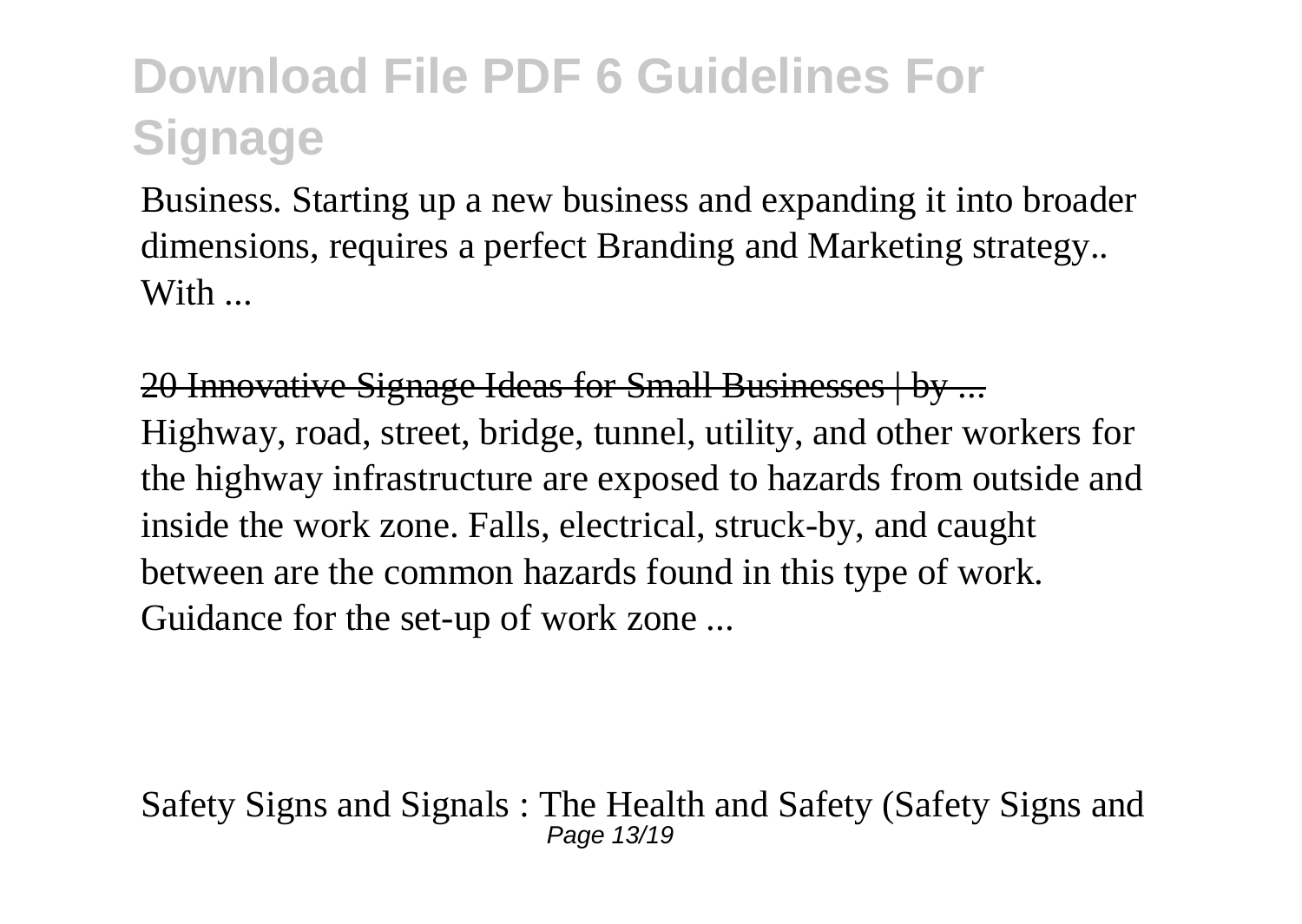Signals) Regulations 1996: Guidance on Regulations

Good Days Start With Gratitude is a 110 pages guide to cultivate an attitude of gratitude! With Quote In The Cover.

This publication may be viewed or downloaded from the ADA website (www.ADA.gov).

PROBLEMS ARE NOT STOP SIGNS, THEY ARE GUIDELINESIS NOTEBOOK FOR MENS AND WOMENS , FOR CHILDRENS ,YOUNG AND OLD , FOR STUDENTS , TEACHERS AND WORKERS.GOOD DESIGNE I HOPE YOU LIKE IT.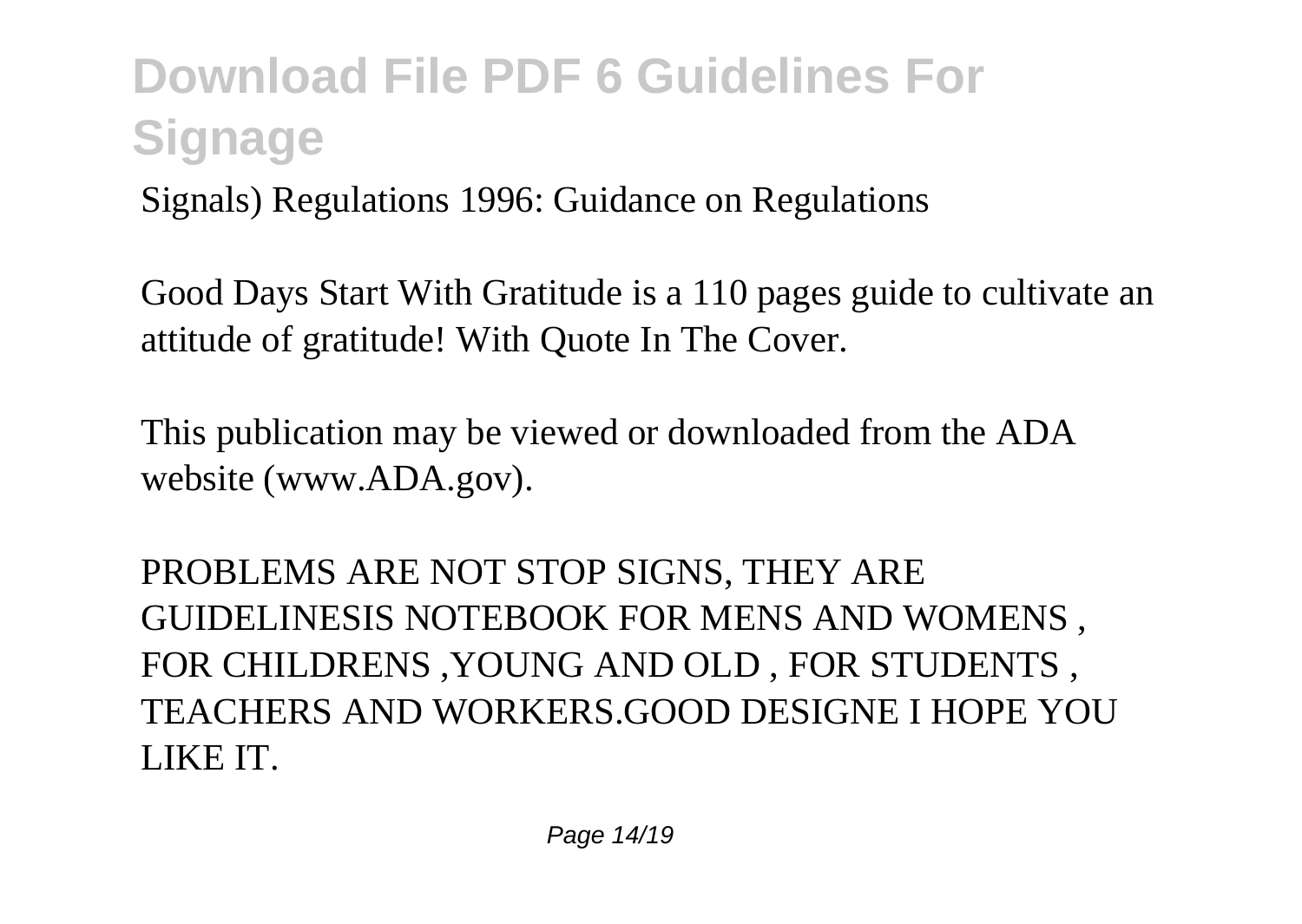The Pocket Book is for use by doctors nurses and other health workers who are responsible for the care of young children at the first level referral hospitals. This second edition is based on evidence from several WHO updated and published clinical guidelines. It is for use in both inpatient and outpatient care in small hospitals with basic laboratory facilities and essential medicines. In some settings these guidelines can be used in any facilities where sick children are admitted for inpatient care. The Pocket Book is one of a series of documents and tools that support the Integrated Managem.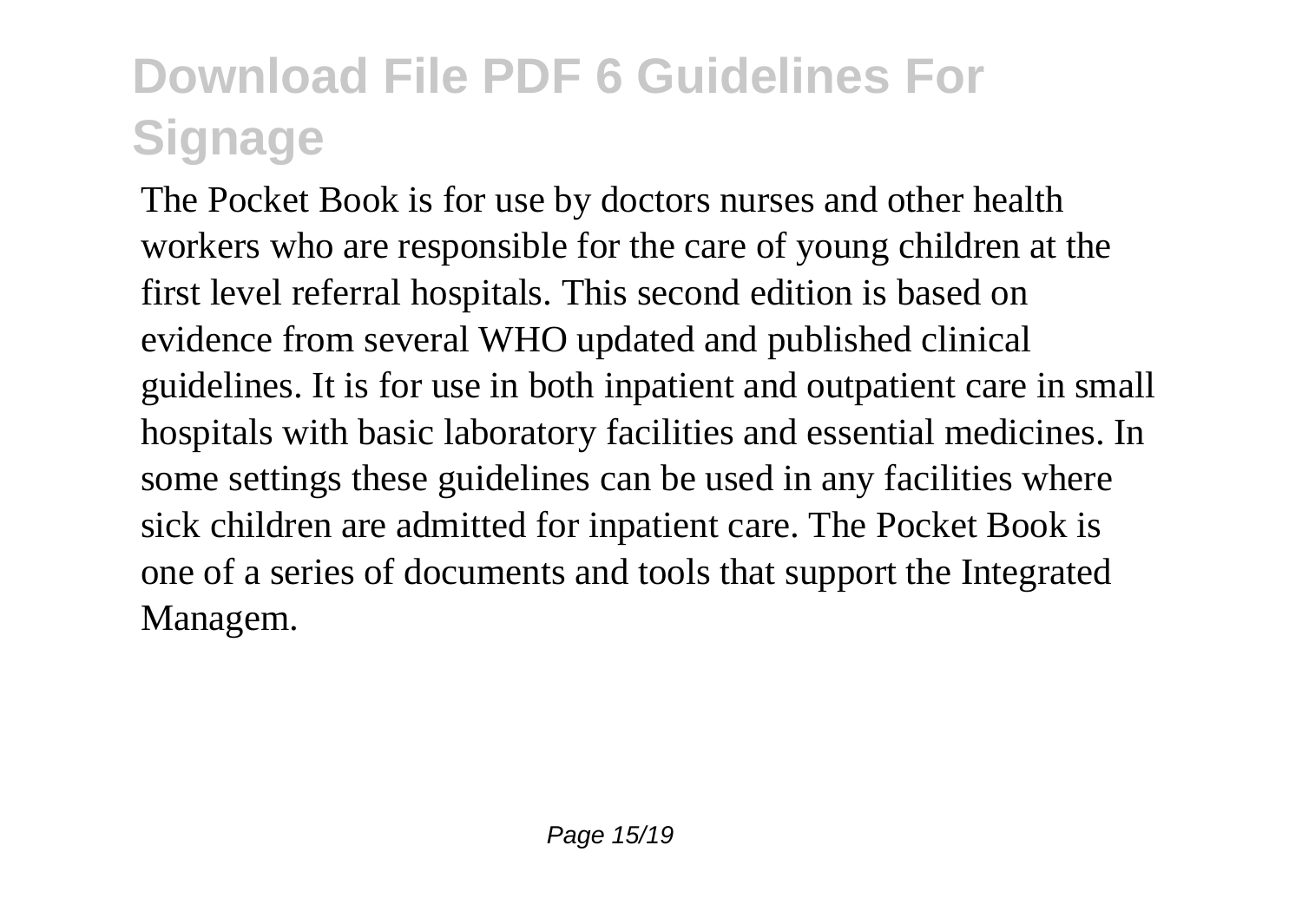The computer revolution over the past 10-15 years in our country has feed to the permanent dependence of all fields of human activity, on computer technology. Based on my experience as a plan examines for all building documentations, I find that is necessary a reform and improvement of the plan examination and approval process, in all boroughs of this big city of N.Y. Because the architects and engineers have the best knowledge of their documentations, I have realized that their help is the most necessary to the real improvement of the verification process. We have to help them in this hypothesis, I considered necessary to create a DATA BASE of guidelines realized for different building types, which will Page 16/19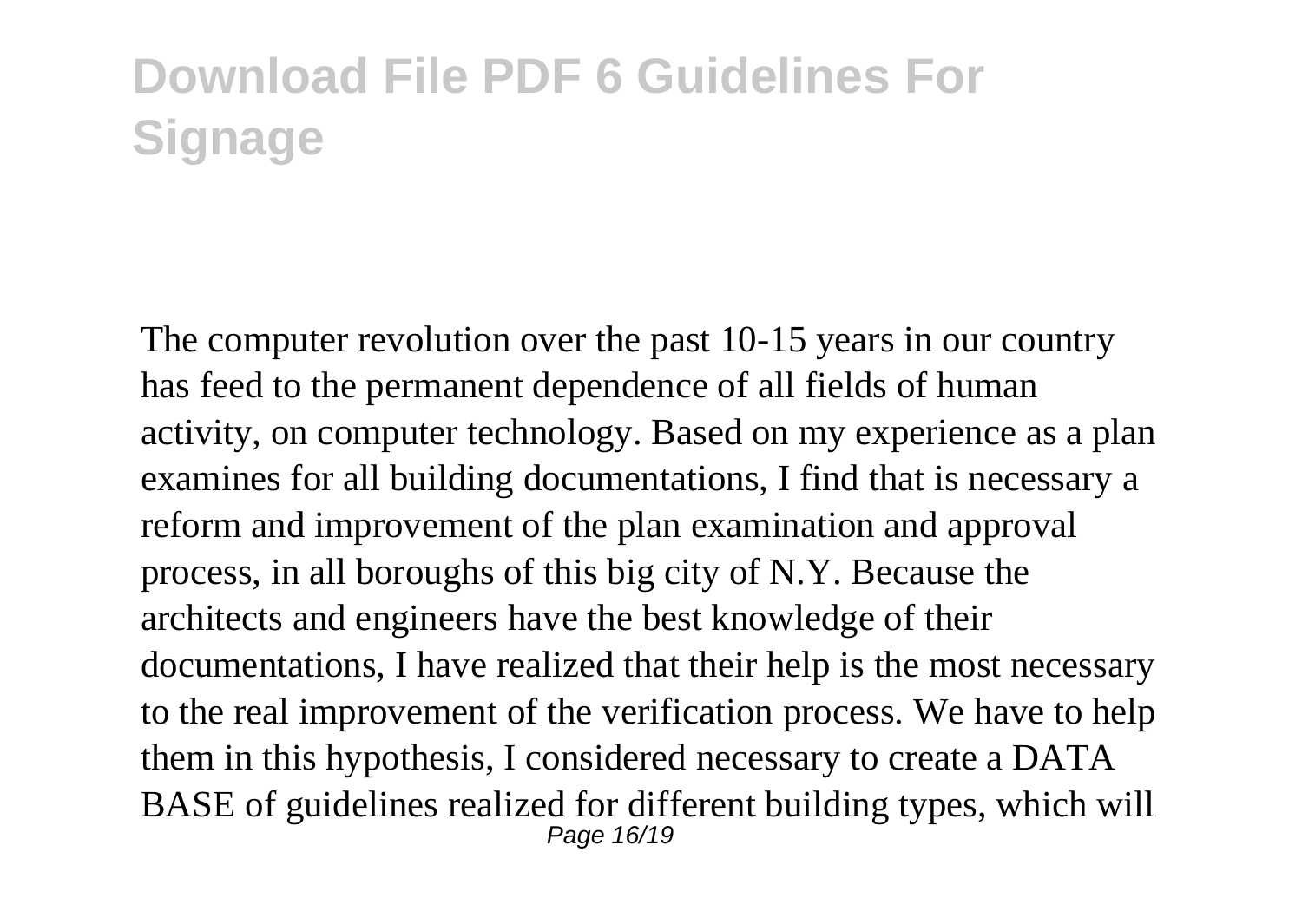be a computerized flexible tool for all review and approved process, which can be updated all the time in the future, by adding new guidelines to the existing ones, with the new and specific requirements regarding new zoning resolutions, new code articles, new memorandums and criteria's issued by the city department for the best development of this great city. This was the fundamental idea for the creation a DATA BASE of guidelines, which will help from the beginning of the process of creation of technical documentations, and after, in the long process of verification and approval, for the execution of buildings in the city. Certainly this collection of guidelines proposed in my 2 volumes, does not include all of the possible building types, zoning and code resolutions, but in my opinion and based on my experience is the most important tool in this complex process of approval of new investments. This  $P_{\text{age 17/19}}$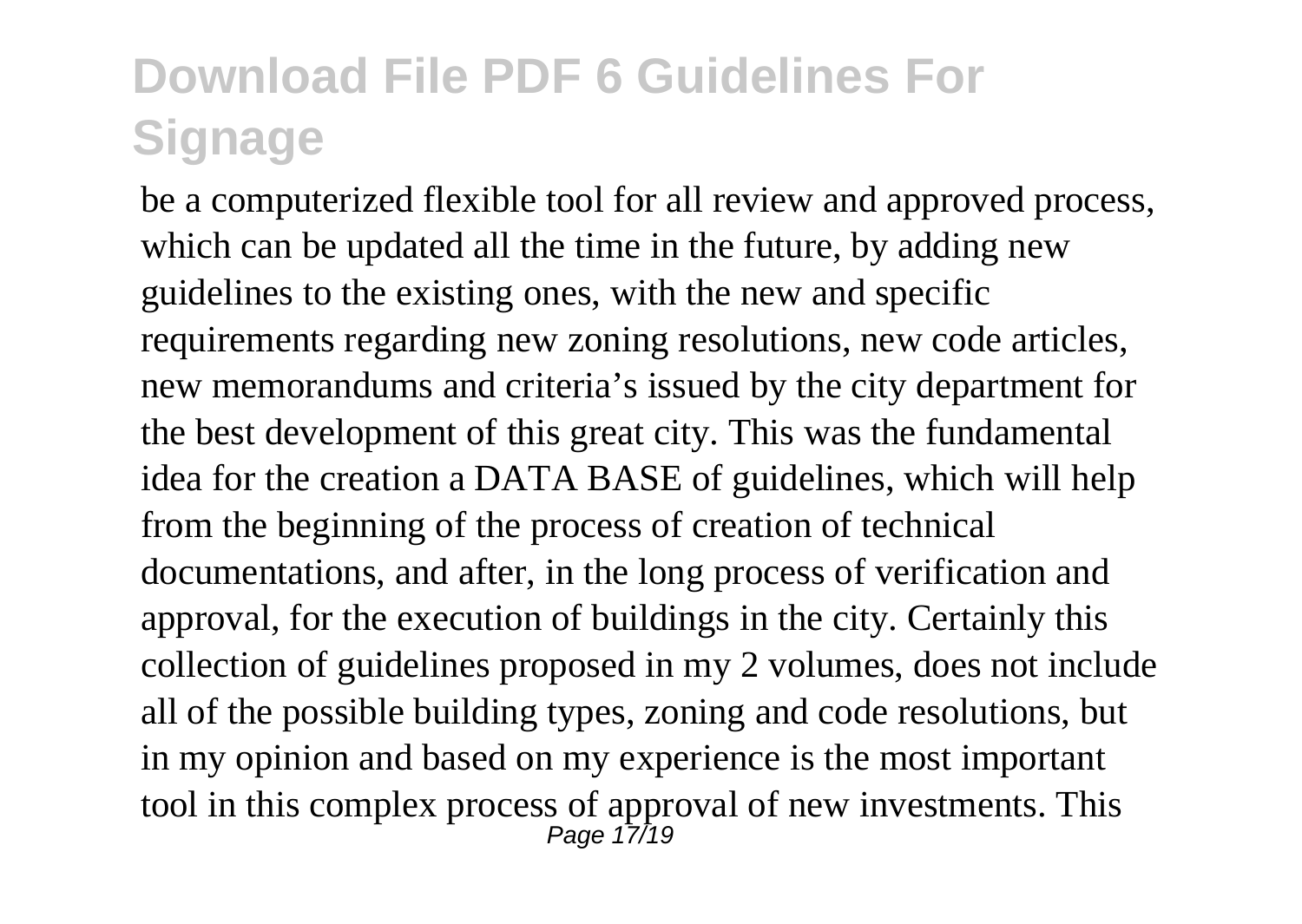tool can be used not only by designers of the documentations, but by the expediters, plan examiners, contractors, and finally by the owners of the investments. These two books will be a unified procedure for all the factors which contribute to the realization of investments. I consider to mention and other benefits realized by this written DATA BASE: • A reduced work load in the department of building • A uniform approach for all 5 boroughs in the verification and approval process • A reduction of time for verification and approval • An improvement in the quality of documentations presented for verification and approval • The use of self certification will be increased by the confidence of designers for their documentations • A remarkable reduction of people involved in this complex process • A sensible reduction of the investment costs.